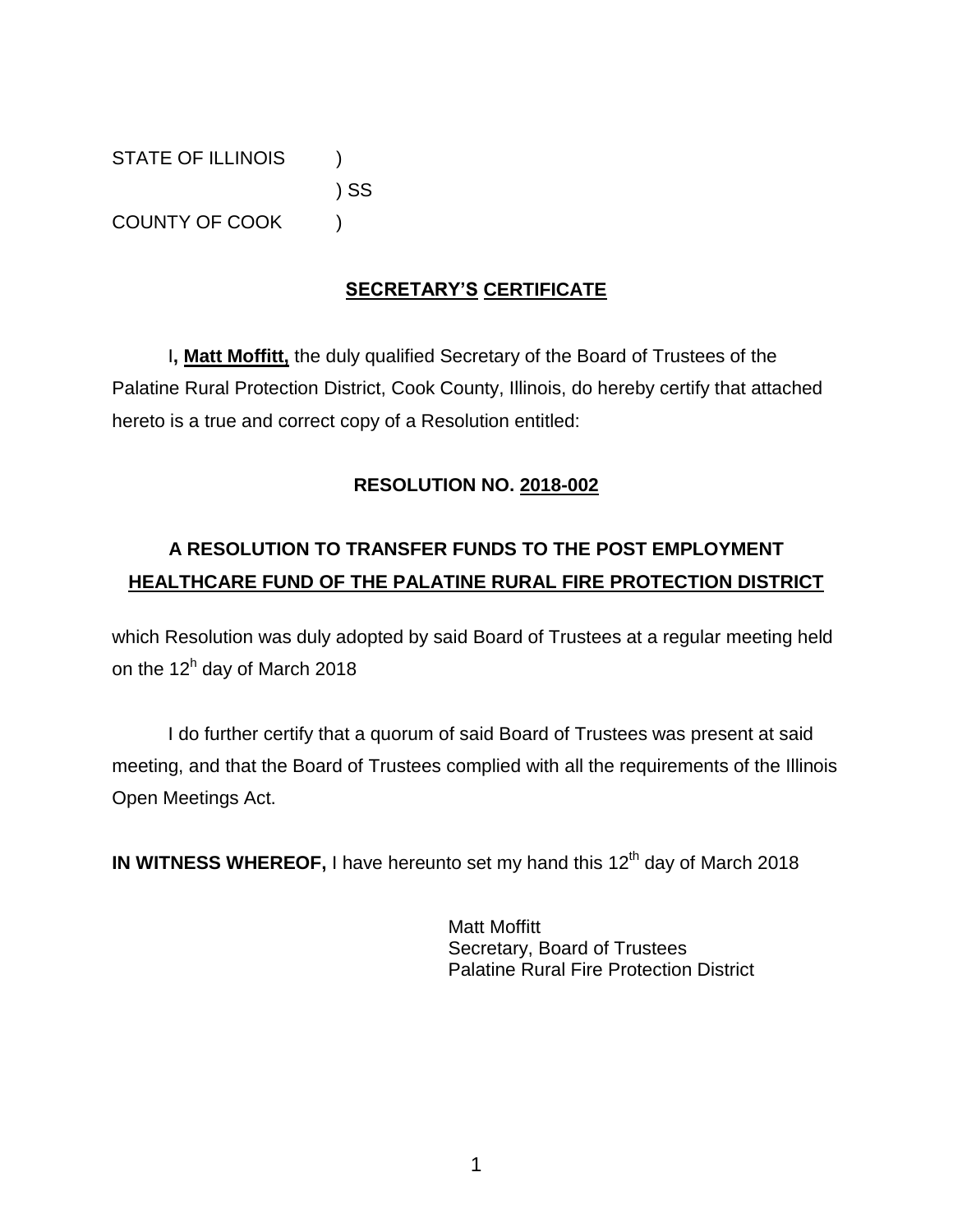#### **RESOLUTION NO. 2018-002**

# **A RESOLUTION TO TRANSFER FUNDS TO THE POST-EMPLOYMENT HEALTHCARE FUND OF THE PALATINE RURAL FIRE PROTECTION DISTRICT**

**WHEREAS,** the Palatine Rural Fire Protection District ("the District) is a fire protection district duly organized under the laws of the State of Illinois; and

**WHEREAS,** the Board of Trustees ("Board") of the Palatine Rural Fire Protection District ("District") has full power to pass all necessary ordinances and resolutions to conduct the business of the Board (70 ILCS 705/6(i)); and

**WHEREAS**, on May 12, 2014, the District approved Resolution #2014-002, "A Resolution of the Corporate Authority relating to a 457(b) Deferred Compensation Plan and a Post-Employment Healthcare Funding Plan for the Palatine Rural Fire Protection District"; and

**WHEREAS**, on April 13, 2015, the Board, in the best interest of the District, established a separate reserve fund whereby funds are accumulated for the purpose of paying the cost of the District's Post-Employment Healthcare Funding Plan in accordance with Ordinance 2015-001; and

**WHEREAS,** the Board recognizes the need to continue to fund the Post-Employment Healthcare Reserve Fund.

**NOW, THEREFORE**, be it resolved by the Board of Trustees of the Palatine Rural Fire Protection District as follows:

**Section One**: The monies in the Post-Employment Healthcare Reserve Fund shall be used solely for the purpose of paying the cost of the District's Post-Employment Healthcare Funding Plan.

**Section Two:** The Post-Employment Healthcare Reserve Fund shall be increased by a transfer of **\$60,000.00** from the Corporate Fund to the Post-Employment Healthcare Reserve Fund representing monies in the Corporate Fund budgeted but not

2